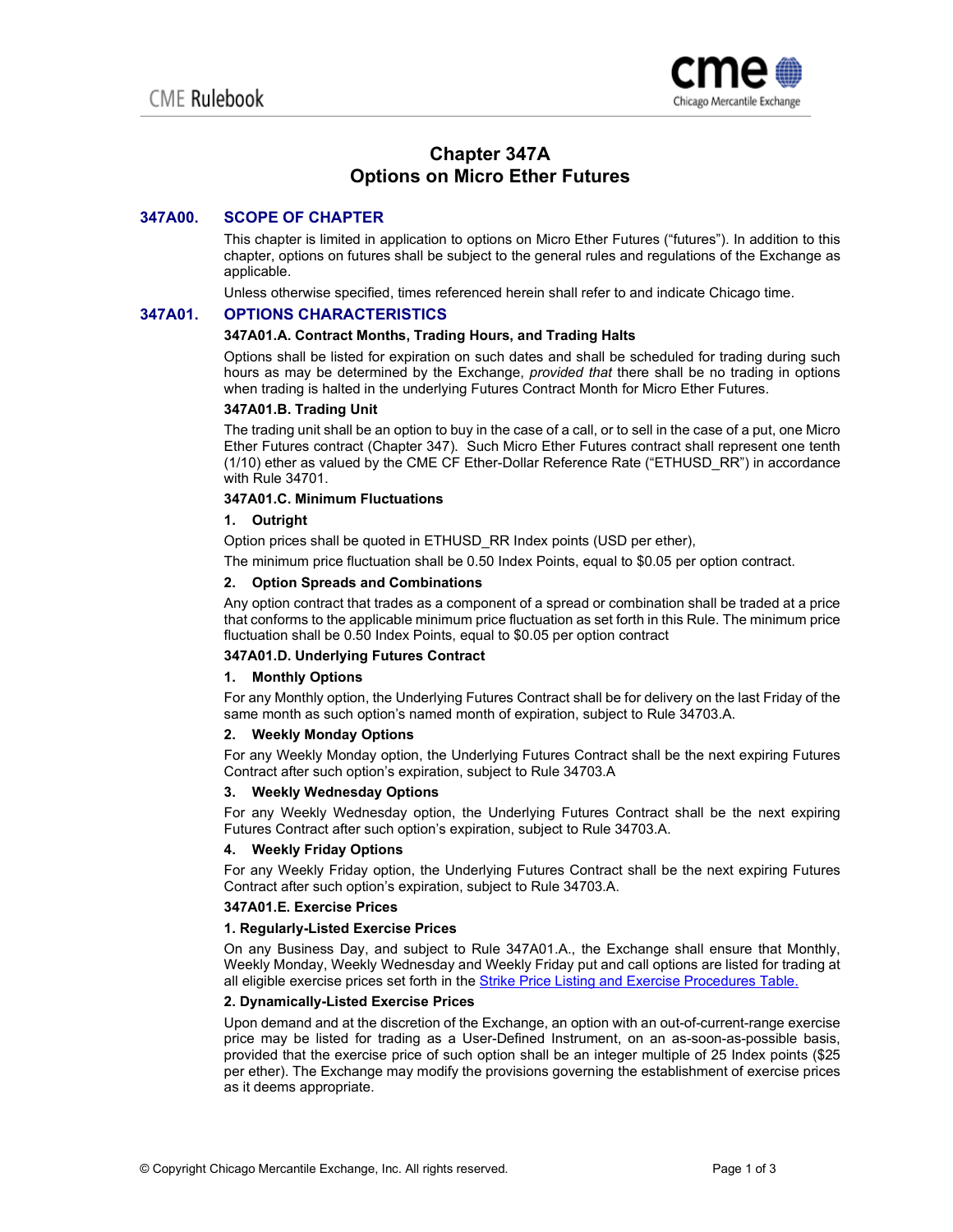

### **347A01.F. Position Limits, Exemptions, Position Accountability and Reportable Levels**

The applicable position limits and/or accountability levels, in addition to the reportable levels, are set forth in the Position Limit, Position Accountability and Reportable Level Table in the Interpretations & Special Notices Section of Chapter 5.

A Person seeking an exemption from position limits for bona fide commercial purposes shall apply to the Market Regulation Department on forms provided by the Exchange, and the Market Regulation Department may grant qualified exemptions in its sole discretion.

Refer to Rule 559 for requirements concerning the aggregation of positions and allowable exemptions from the specified position limits.

### **347A01.G. Nature of Options**

Upon exercise of a put option on behalf of the long holder of such option, the short holder of such option shall incur the obligation to assume a long position in one Underlying Futures Contract (Rule 347A01.D.) at such option's exercise price (Rule 347A01.E.). Upon exercise of a call option on behalf of the long holder of such option, the short holder of such option shall incur the obligation to assume a short position in one Underlying Futures Contract at such option's exercise price.

Any Monthly, Weekly Monday, Weekly Wednesday or Weekly Friday option will be exercised only at its expiration.

#### **347A01.H. Daily Price Limits**

At the commencement of each trading day, the contract shall be subject to special price fluctuation limits and daily price limits as set forth in Rule 589 and in the Special Price Fluctuation Limits Table in the Interpretations & Special Notices Section of Chapter 5.

### **347A01.I. Termination of Trading**

#### **1. Monthly Options**

Trading in any Monthly option shall terminate on the same date and at the same time as the termination of trading in such option's Underlying Futures Contract (Rule 347A01.D.1.).

If that day is not a business day in both the UK and the US, trading shall terminate on the preceding day that is a business day in either the UK or the US.

# **2. Weekly Monday, Weekly Wednesday and Weekly Friday Options**

Trading in any Weekly Monday, Weekly Wednesday and Weekly Friday option shall terminate on its expiration date at 4:00:00 p.m. London time.

If such Monday is not a scheduled Business Day in both the US and the UK, then trading in expiring options shall be scheduled to terminate on the Business Day, in either the US or the UK, that next following such Monday.

If such Wednesday is not a scheduled Business Day in both the US and the UK, then trading in expiring options shall be scheduled to terminate on the Business Day, in either the US or the UK, that first precedes such Wednesday.

If such Friday is not a scheduled Business Day in both the US and the UK, then trading in expiring options shall be scheduled to terminate on the Business Day, in either the US or the UK, that first precedes such Friday.

If the market in the Underlying Futures Contract for any such Weekly Monday, Weekly Wednesday or Weekly Friday option does not open on the day scheduled for termination of option trading and for option expiration, then trading in such option shall terminate, and such option shall expire, on the next day on which the market in such Underlying Futures Contract is open for trading.

### **347A01.J. [Reserved]**

# **347A02. EXERCISE AND ASSIGNMENT**

In addition to the applicable procedures and requirements of Chapter 7, the following shall apply to the exercise and assignment of options.

Options which are in-the-money on the last day of trading are automatically exercised.

#### **347A02.A. Exercise**

Any Monthly option (Rule 347A01.D.1.), Weekly Monday option (Rule 347A01.D.2.), Weekly Wednesday option (Rule 347A01.D.3.) or Weekly Friday option (Rule 347A01.D.4.) may be exercised only at, and not before, the expiration of such option. Following termination of trading in expiring options, any such option that is in the money shall be automatically exercised by the Clearing